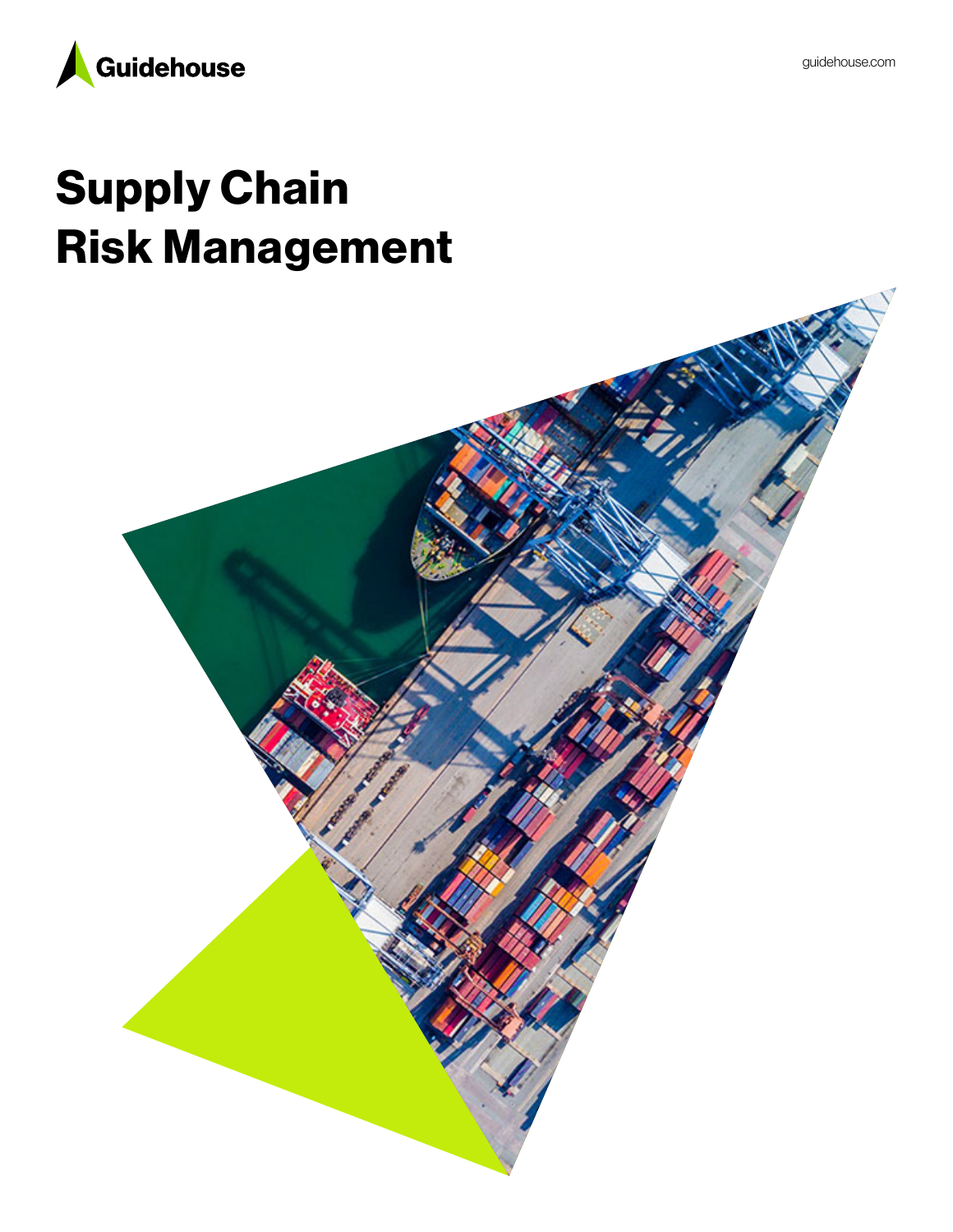In the modern global business environment, it is a challenge to keep up with the ever-changing supply chain landscape, rapidly evolving capabilities of adversaries and competitors, strategic changes, the possibility of counterfeit and reused or substandard parts, cyber threats and vulnerabilities, and alternative suppliers.

Government program offices and commercial businesses must be concerned with production, sustainment, maintenance, security, and operations of important platforms and products. Guidehouse has experience helping the United States (U.S.) government, especially those involved in national security operations, and U.S. and companies across the world understand risks and vulnerabilities that could exist in their supply chain and offering strategies for addressing or mitigating those should they be found.

New technologies, teaming partners, vendors, the threat landscape, tactics of adversaries, and more are changing at an increasingly fast pace, due to activities such as mergers and acquisitions, joint ventures, and strategic partnerships.

- There are approximately three-and-a-half to five million changes worldwide in corporations' legal and organizational structures, ownership, and controlling interests every 30-60 days.
- **The National Counterintelligence Strategy of the United States of America 2020-2022 identifies** the protection of key U.S. supply chains as one of the five pillars of the U.S. strategy, with a goal to prevent attempts to compromise the integrity, trustworthiness, and authenticity of products and services purchased and integrated into the operations of the U.S. government, the defense industrial base, and the private sector.<sup>1</sup>
- The National Counterintelligence and Security Center's *2018 Foreign Economic Espionage in*  Cyberspace<sup>2</sup> report stated threat actors are increasingly attempting to inject themselves and their cyber tools into the production stream of important U.S. national security programs.
- U.S. companies, especially those supporting the government, but others as well, have an increasingly high stake in knowing who is in their supply chains — from a risk, legal, efficiency, reputational, operational, financial, and other perspective.

These factors and others mean that the U.S. government (USG) and U.S. corporations need robust supply chain risk management (SCRM) and assessment capabilities to protect our national security and U.S. businesses. Without these risk management mitigation capabilities, our national security, companies, and more are potentially at risk.3

<sup>1.</sup> "The National Counterintelligence Strategy of the United States of America 2020-2022," Office of the Director of National Intelligence (The National Counterintelligence and Security Center). January 7, 2020.

<sup>2. &</sup>quot;Foreign Economic Espionage in Cyberspace," Office of the Director of National Intelligence (National Counterintelligence and Security Center). 2018.

<sup>3.</sup> Guidehouse understands the same issues apply governments and companies across the globe.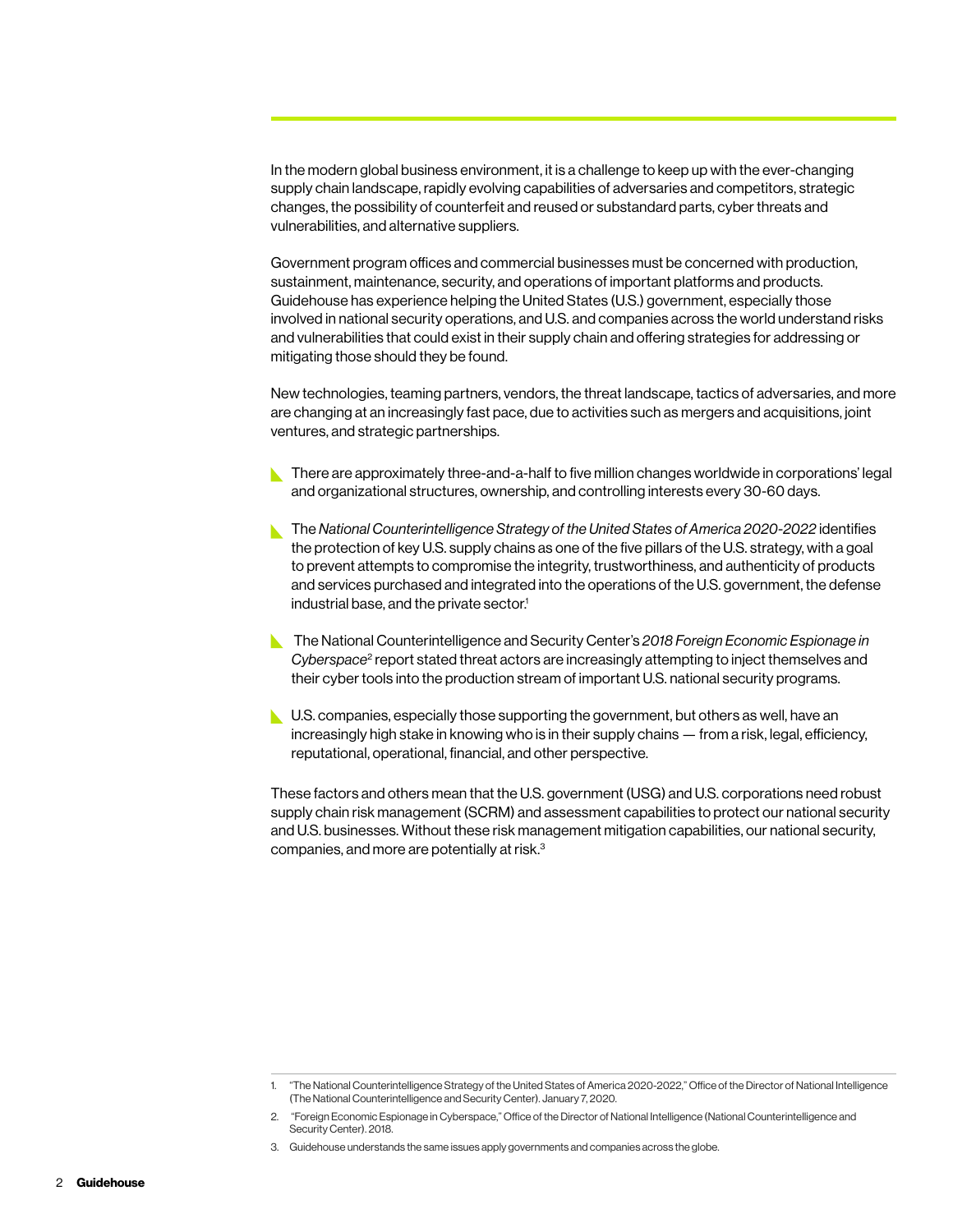### The Problem

#### Threat Actors' Goals

- • Obfuscate ownership
- Infiltrate the supply chain
- Enter the design, build, assembly, testing, or maintenance process
- Install counterfeit, reused, or faulty/substandard parts
- Steal sensitive data
- **Circumvent** cybersecurity measures
- Install malicious cyber payloads or backdoors
- Degrade mission and business readiness
- Economic or industrial espionage
- • Undermine national and economic security

Notwithstanding this complex landscape, we have repeatedly found that major SCRM-related efforts are narrow in focus and lack the depth to uncover security or operational risks that could negatively impact the mission readiness and business and operational effectiveness of important assets. At the same time, when noteworthy or sometimes even crucial data and other information is obtained, it is rarely shared across the enterprise and acted upon in a strong way. This last point is especially important, as there are frequently other systems or products that have the same parts, components, or vendors that could be adversely impacted if vulnerabilities are identified but not shared. Other key points include:

- The complexities of the global supply chain and increasing shift to digital and automated systems provide bad actors — including unwitting providers of substandard parts — with opportunities for potential cyber, physical, and other entry points into sensitive and important systems and products. Those efforts can be vectored in or have negative impacts many tiers below the prime contractors.
- • This is taking place in a changing environment where software-based systems are overtaking hardware-based systems; where departments, their subordinate organizations, and companies are increasingly shifting to the cloud; and where there is increased connectivity, shared services, data lakes, public open source code repositories, crowdsourcing, machine learning, artificial intelligence, and more.

There is frequently a lack of standardized SCRM and cybersecurity performance parameters beyond traditional, often minimal, information assurance standards. Though there are certifications and other quality control measures that companies can voluntarily attain, such as the Cybersecurity Model Maturity Certification (CMMC) being implemented in the U.S4 ., which demonstrates compliance in handling Federal Contract Information and Controlled Unclassified Information, and multiple other global standards on protecting corporate and client data, many program management offices and corporations lack the supply chain awareness, skill sets, experience, resources, and capabilities to adequately manage supply chain risk.

Additionally, companies at lower tiers of production often lack resources, robust insider threat programs, and enhanced data protection controls, potentially causing them to take a minimal checkthe-box approach to maintaining compliance.

These types of challenges, furthermore, can apply to sensitive national security weapons platforms, commercial industrial machines, integrated circuits and their component pieces, and nearly everything in between.

The bottom line is that having a vigilant and proactive mindset and leveraging advanced threat detection capabilities to analyze the supply chain to identify potential threats and vulnerabilities across the entire ecosystem — and then applying a risk-based approach to mitigating them — is vital for our public and private sector clients.

<sup>4.</sup> See https://www.acq.osd.mil/cmmc/ for information on CMMC. All companies doing business with the Department of Defense will have to begin addressing CMMC in June 2020 for requests for information, and in fall 2020 for requests for proposals.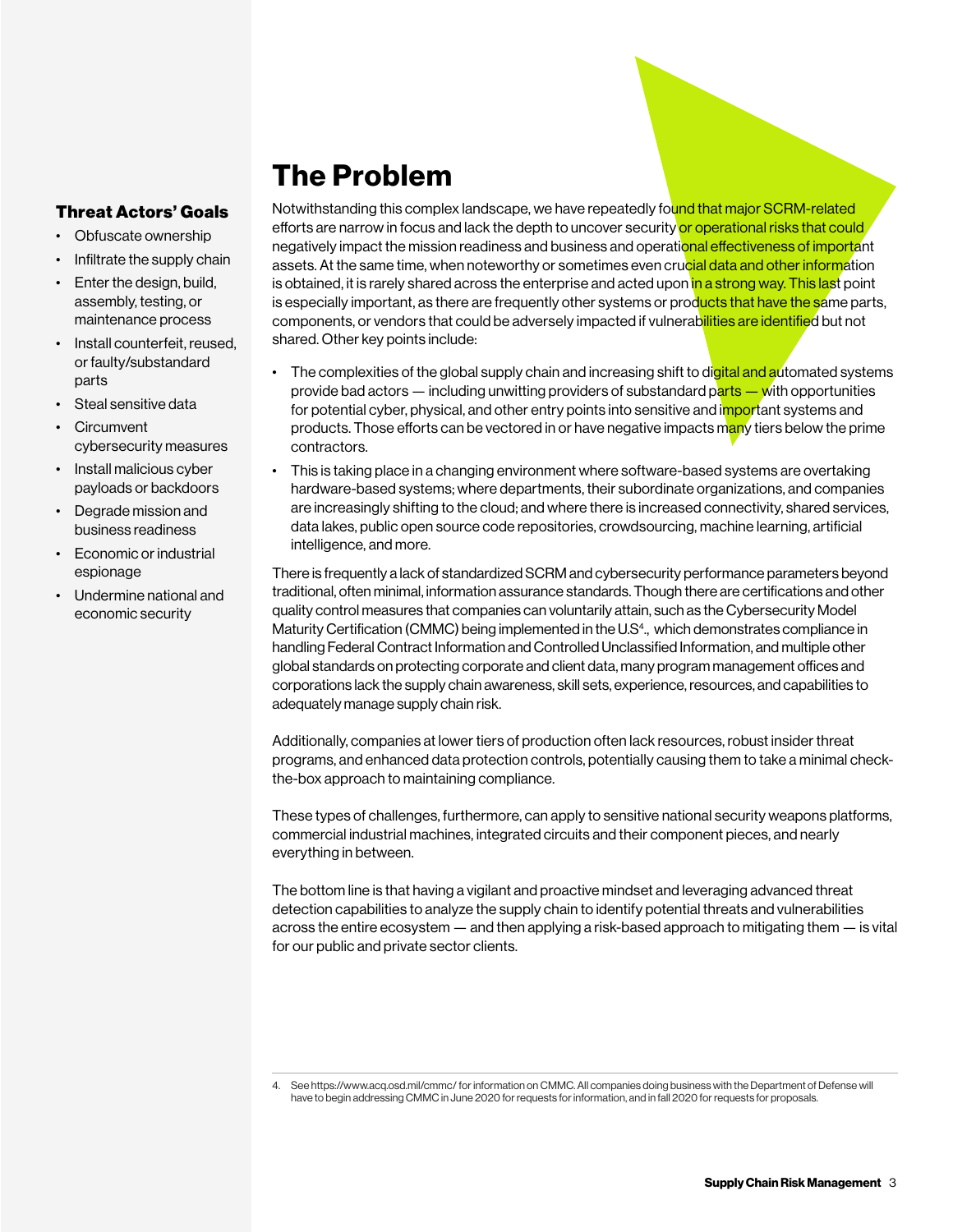# What Can Be Done to Reduce Supply Chain Risks?

Beyond the primary supplier (i.e., Original Equipment Manufacturer) and some major first-level suppliers and integrators, there is often limited, if any, visibility into the rest of the suppliers for a given program or product. For the most critical operational and safety components of a jet fighter, bomber, ship, energy plant, emergency response communications system, microprocessor, or switch or circuit, for example, being able to conduct thorough, independent illumination of the supply chain and then deep due diligence is crucial to identifying and mitigating threats and risks by answering questions such as, "Who are the suppliers? Who owns or controls them? Where did the parts come from? Are the companies financially stable? Do they have sufficient implementation of cybersecurity practices and an insider threat program? Have they had legal issues? Who are the key executives and what are their backgrounds? Where are their production facilities? What are the sources of their raw materials and partners and are they dependable?"

#### Representative U.S. Government Regulations and Laws

Committee on Foreign Investment in the United States (CFIUS) — as codified and expanded upon in the Foreign Investment Risk Review Modernization Act of 2018 (FIRRMA) — requires covered transactions (those that could have an impact on national security) to be reviewed. These requirements and other government mandates necessitate that U.S. government officials and agencies enhance their supply chain security, and contractors working with the government to affirm the integrity of their supply chains. The key points are:

- • This cannot be approached only as a U.S. government or policy compliance exercise for the public sector or designed to highlight one-off discoveries.
- • Identification and analysis of vulnerabilities and threats should be incorporated into a broader strategy driven by requirements for operations, mission and business execution, efficiencies and cost savings, and success.
- • This not only increases the security of a particular supply chain, but also translates into an enterprise-wide approach and the sharing of information across the department, agency or company.
- Drive enhanced capabilities and solutions throughout the system's or product's life cycle to detect and respond to supply chain threats, even saving taxpayers and shareholders money.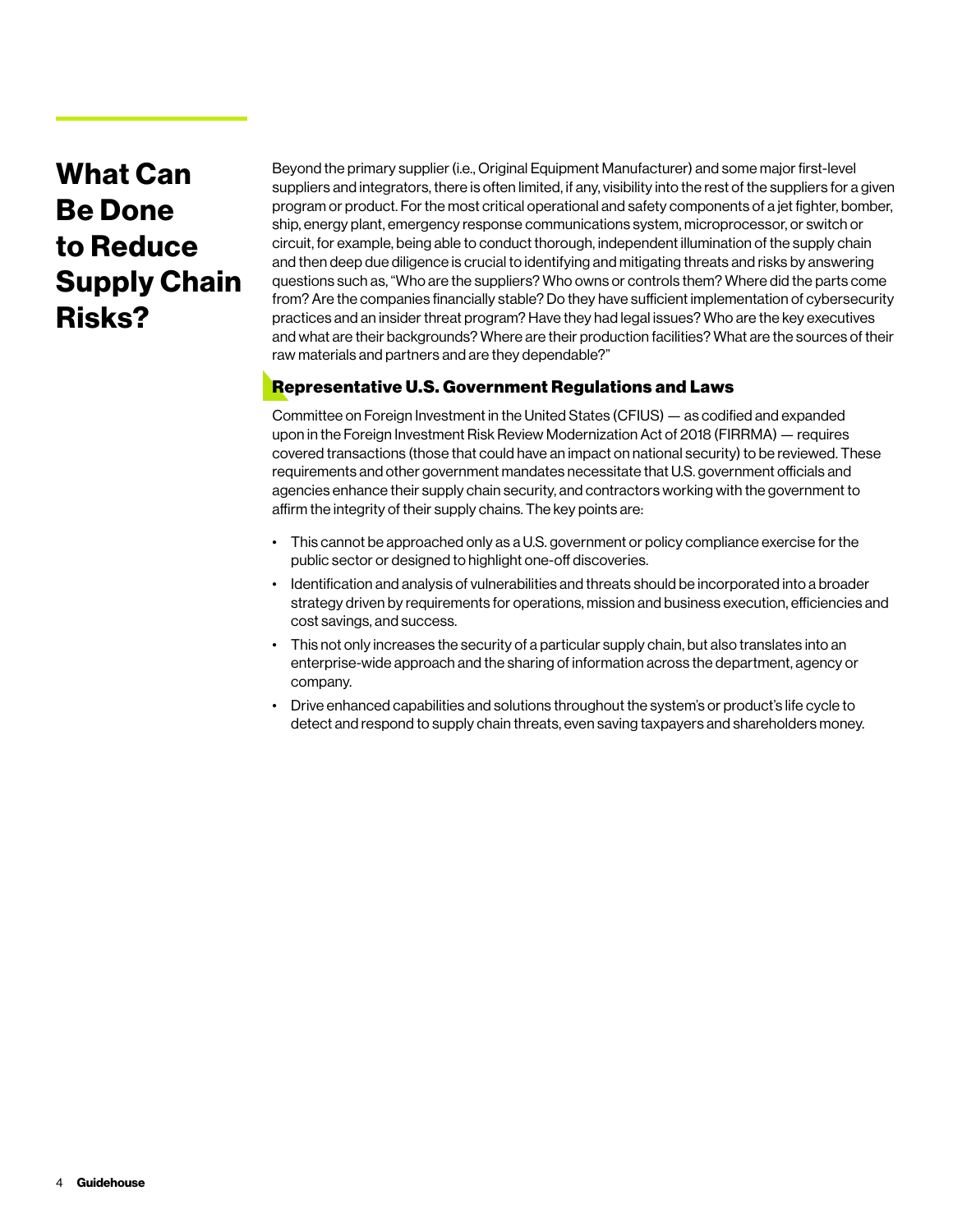To help our clients address these vulnerabilities and risks for key systems and products, we apply a comprehensive SCRM analysis capability, illustrated in Figure 1, to include commercial best practices, and scalable and repeatable processes.



Figure 1. Guidehouse's Comprehensive SCRM Analysis Capability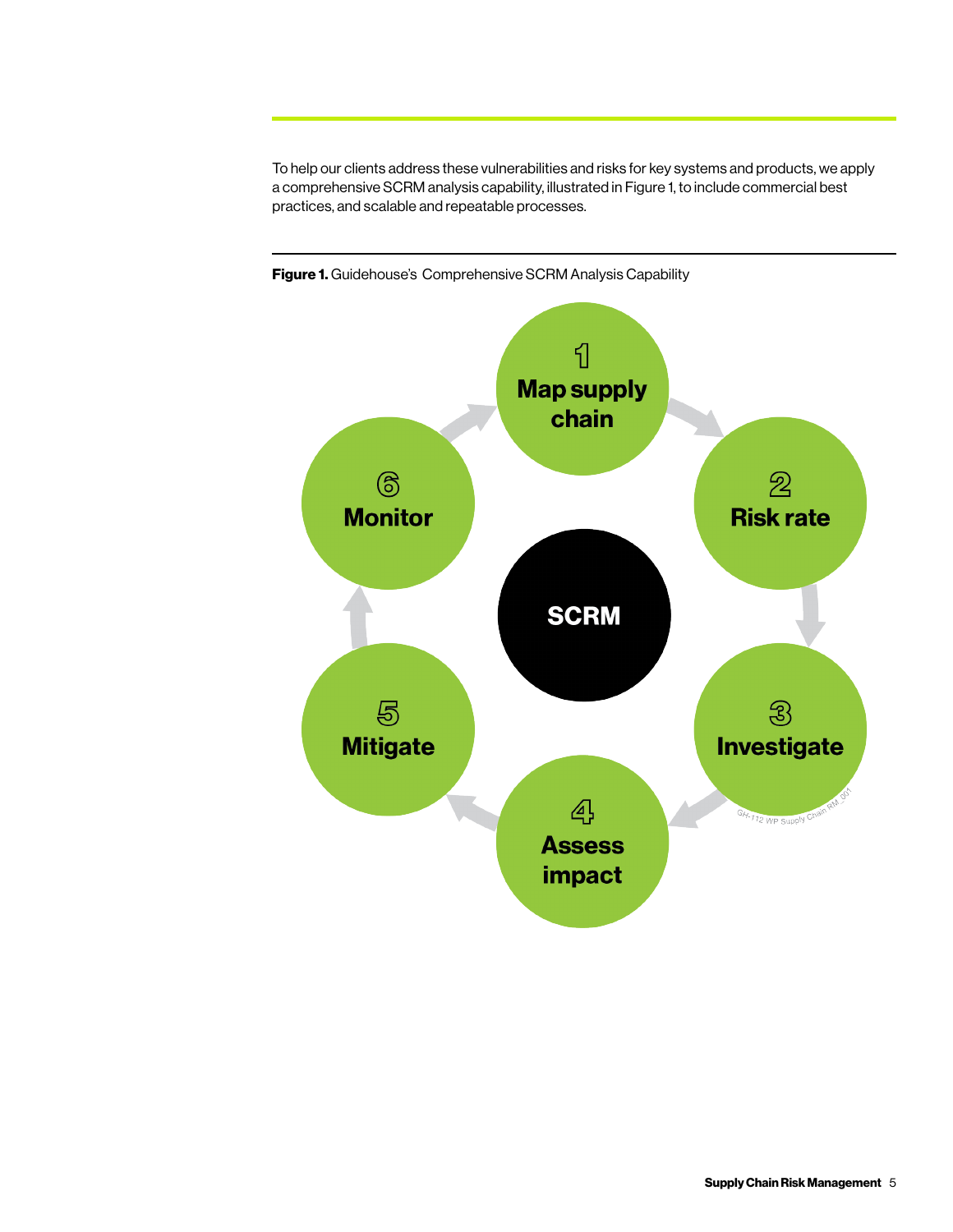## SCRM Analysis Capability Steps:



*Illuminate and map the supply chain* to identify the parties involved, including suppliers, vendors, manufacturers, brokers, freight forwarders, and other service providers — and, more importantly, the suppliers' suppliers. This creates a "map" showing the entire supply chain for the system, component, or product as detailed as possible, often to the fifth tier or below (as warranted by the risk and available information).



*Tailor risk ratings* to determine the risk of third parties, those with controlling or influential interests, their location, and the activity they will perform. We work with clients to develop a customized set of risk factors to perform risk assessments on new or existing supply chain providers.



*Conduct open source, commercial due diligence investigations* to identify potential threats. Using analytical tradecraft and commercial best practices, our due diligence reviews help identify and verify factors such as beneficial ownership, business reputation, financial well-being, commercial practices, related business activities, business partners, disputes or litigation, USG contracts, relationships with foreign governments or individuals, sanctions or watchlist data, and civil or criminal investigations.



*Assess the strategic impact* and present results in analytical or other types of reports to the client specific to its supply chain. In some cases, there may be nothing of concern; in others, we may find adverse or even high-risk information, such as connections to a hostile foreign head of state, cyber breaches, counterfeiters, substandard parts, or other issues of financial or quality control concern.



*Provide mitigation and remediation* recommendations to address vulnerabilities or other deficiencies and threats, and work with our clients to implement changes as necessary. For example, we have recommended to some clients that they conduct penetration testing, change suppliers, perform continuous monitoring, enhance common minimum standards, carry out surprise inspections or periodic reassessments, provide referrals to law enforcement or intelligence, and issue warnings about or prohibit certain vendors.



*Continuous monitoring of critical and sensitive components and entities* is increasingly necessary and should be the standard across the most sensitive parts of national security- and key business-related supply chains. One-time reviews or "snapshots" are no longer adequate. *Real* continuous monitoring and evaluation of suppliers is necessary to inform stakeholders of changes to risks that may arise on an almost daily basis.

Serious attention must be given to protect the integrity and security of the supply chain, and not "bolt-on" measures that may not be successful. Instead, SCRM programs should feature concrete and tangible capabilities to help governments, critical infrastructure entities, and corporations secure vital programs, assets, products, lines of production and delivery, systems, and platforms.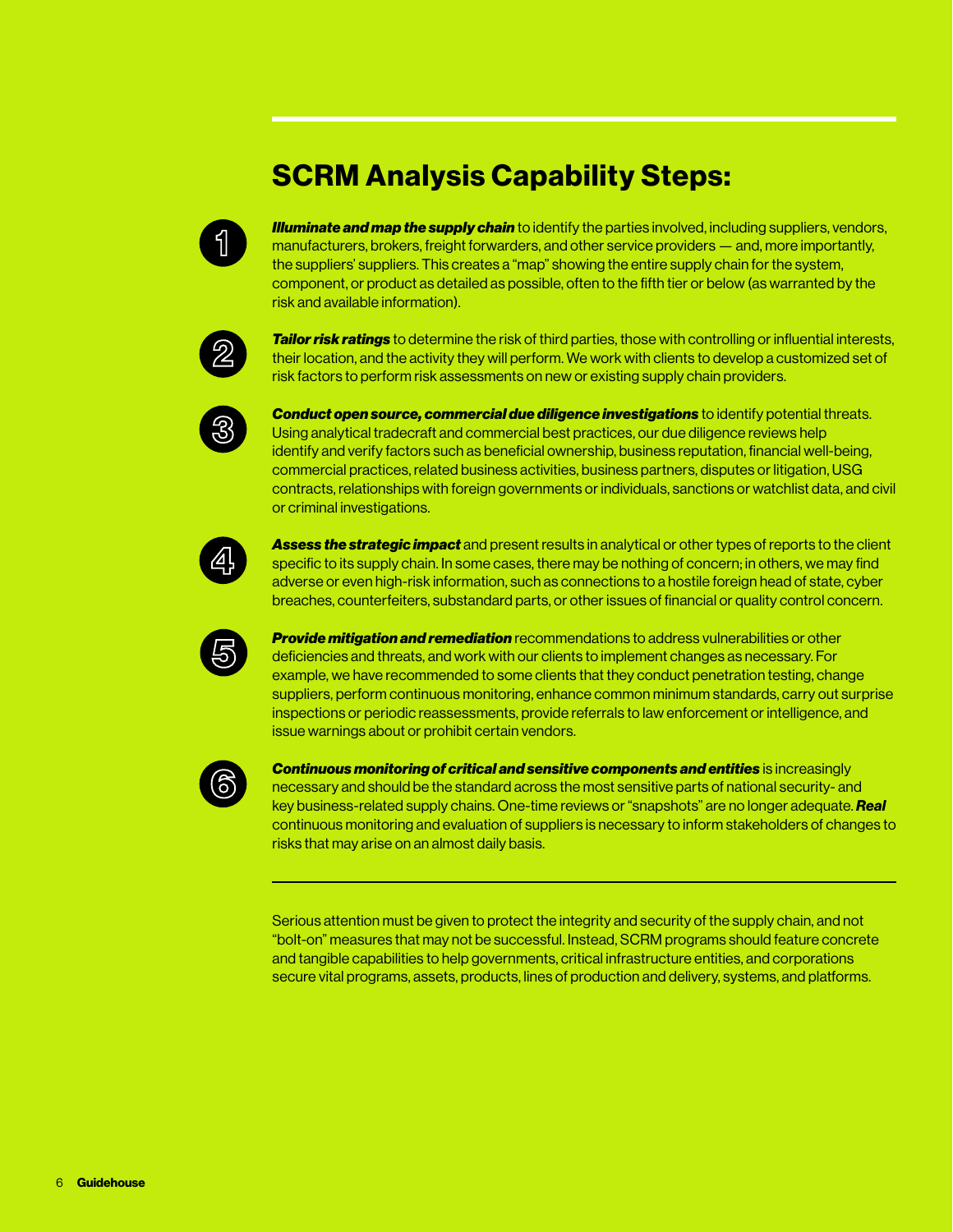# Why Guidehouse?

Guidehouse LLP has the supply chain risk management capability, experience, skills, tools, data, and discretion to provide government and industry clients with the ability to develop insights into the business entities and individuals in their vendors' supply chains.

The data, other information, and analysis about those entities enables a holistic, informed understanding of potential risks so that real, effective and informed steps can be taken if problems are discovered.

Further, we are innovative and believe clients should share information across their enterprise to enable an enterprise-wide understanding of risks that may impact more than one part of their business or mission area.

Our work is automated — leveraging online searches, proprietary tools and data, and open source and subscription databases, as well as commercial best practices to refine our research. Our professionals drive and apply analytical tradecraft and automation based on their experience and specialized training to understand and present clear and actionable information to our clients in whatever form they require (e.g., dashboards, text reports, alerts, infographics, spreadsheets, bulk data files).

Our experts come from careers in industry and the government with a range of backgrounds that include supply chain security, corporate espionage prevention, information protection, legal and financial expertise, cybersecurity and technical know-how, research, intelligence, law enforcement, information analysis, insider threat, data analytics and science, and investigations.

Further, we follow strict guidelines and procedures to ensure all information is gathered and analyzed using industry best practices for unclassified, open source reviews. It is maintained and stored using regulatory compliant systems with cloud-encrypted, password, and need-to-know protection, and segregated stand-alone systems as necessary to protect the confidentiality and integrity of the data.

We are successfully delivering this capability right now to multiple, sensitive parts of the U.S. government and the U.S. industrial and technology base.

We've identified important potential risks and provided suggested remedies, as well as provided clients with confidence and the ability to report that they have a powerful and robust SCRM process, safeguards, and capability in place.

Company executives, as well as those on the outside looking in, such as board members, shareholders, or industry analysts, all value and sometimes require seeing these types of independent, powerful mechanisms.

We look forward to a further conversation if you are interested in our assistance to help secure your supply chains.